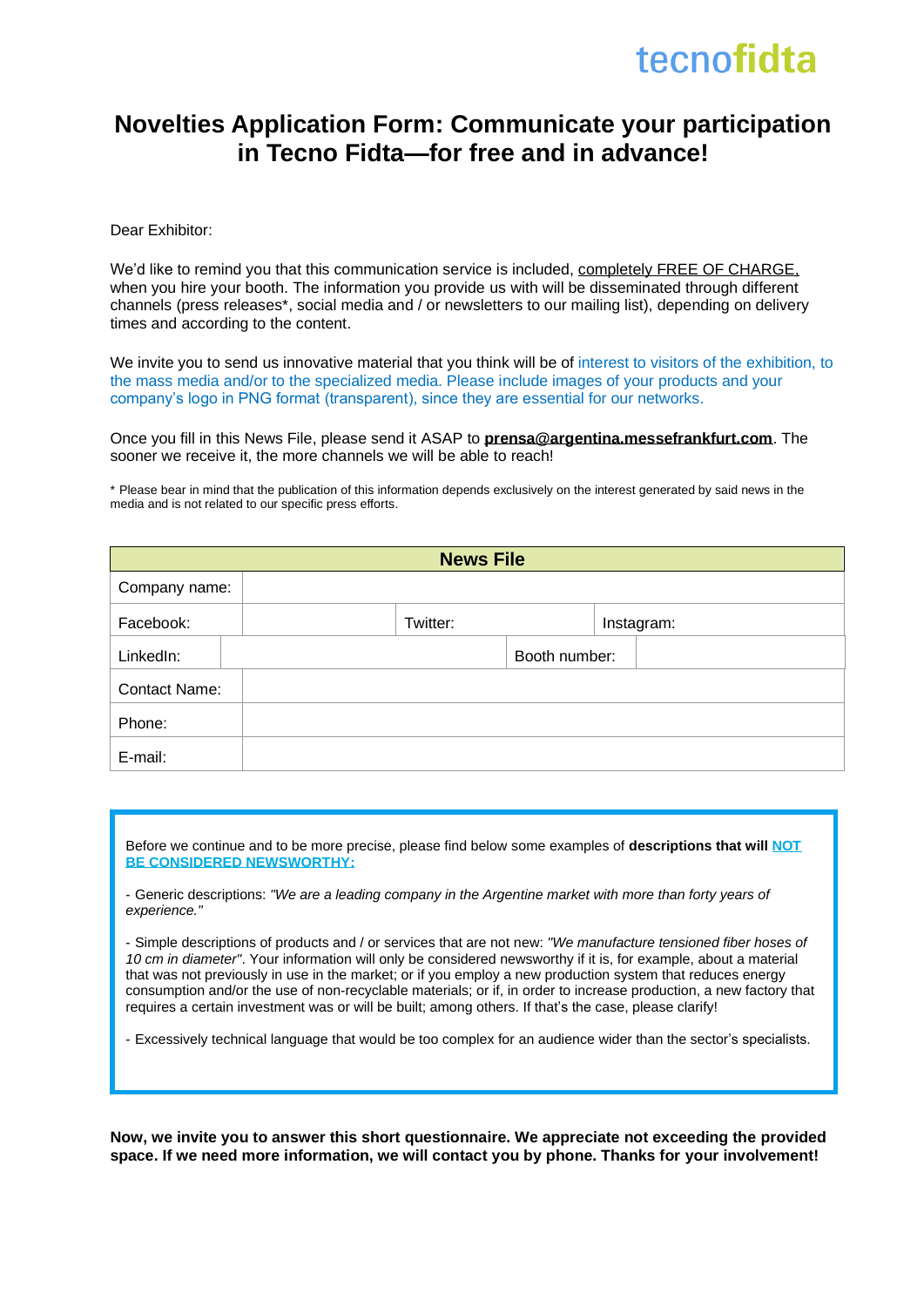## tecnofidta

**Why is it important for your company to participate in Tecno Fidta? What are your expectations for the new edition?**

**What products and/or services will you present? Please, describe the most innovative—those that differentiate you from other similar products and services currently in the market, and that you consider are the most attractive for the press and the public.**

**What are your company's expectations for this year? Do you plan to make new investments / hiring / mergers / new export destinations / actions for environmental care / CSR / R&D development / etc.?**

**Who from your company / organization can we cite as the source of the above statements?**

**Full Name:**

**Position:**

Example of use of quotes in newsletters: Juan Perez from Messe Frankfurt commented: *"Our Company has made investments in infrastructure and technology ..."*